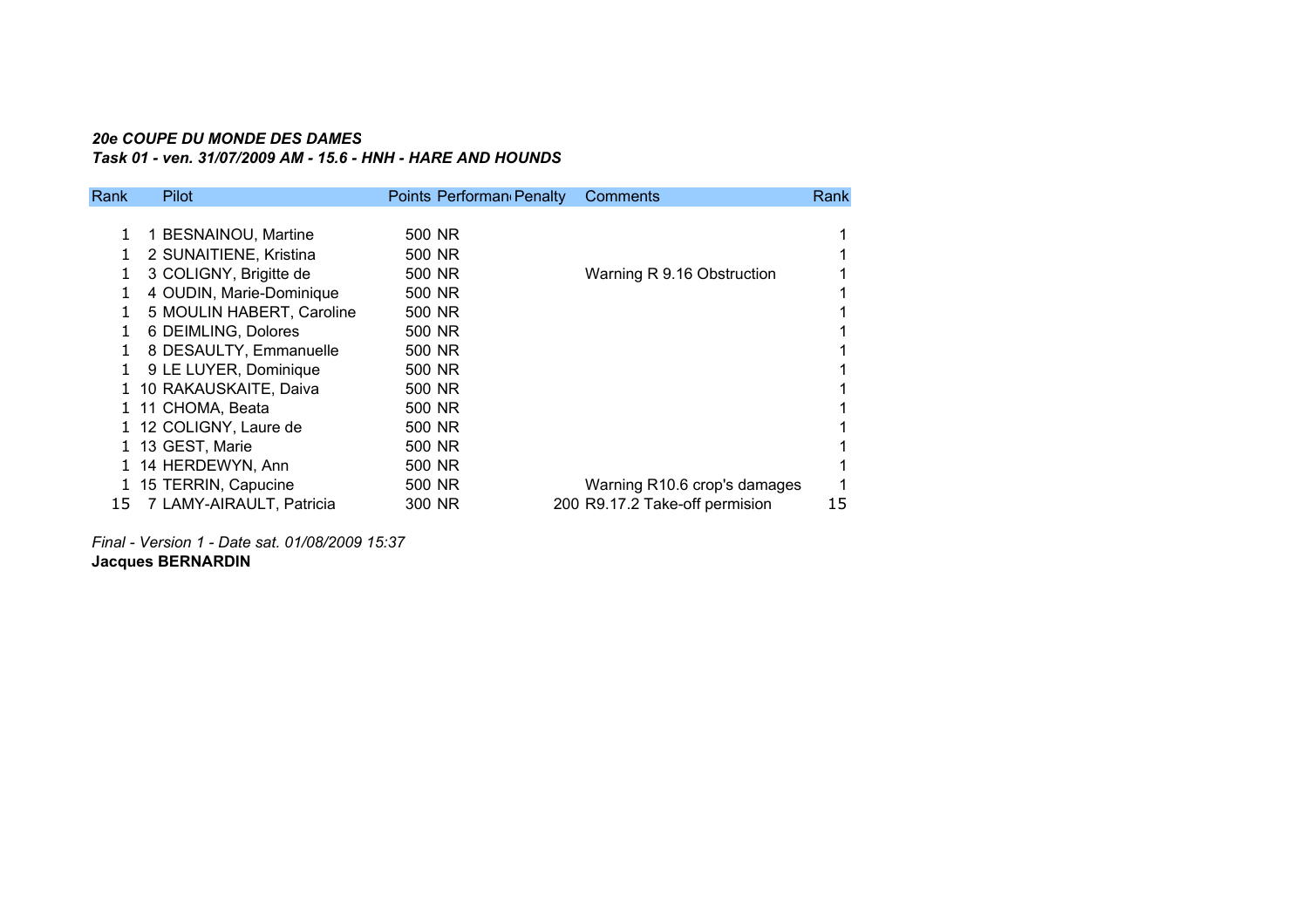*Jacques BERNARDIN*

# **Task 02 - ven. 31/07/2009**

**15.4 - FIN - FLY IN**

Final - Version : 2 - Date : dim. 02/08/2009 11:00

|      |                           | $P = 15$      | $A=11$                    | $W = 0.31$ | $M = 8$       | RM=19,92      | $SM=533$       |                            |             |
|------|---------------------------|---------------|---------------------------|------------|---------------|---------------|----------------|----------------------------|-------------|
| Ran# | <b>Pilot</b>              | <b>Points</b> | <b>Performance CoordA</b> |            | <b>CoordB</b> | <b>CoordC</b> | <b>Penalty</b> | <b>Comments</b>            | <b>Rank</b> |
|      | 15 TERRIN, Capucine       | 1000          | $0,31 \; m$               |            |               |               |                |                            |             |
|      | 11 CHOMA, Beata           | 982           | $1,06 \; m$               |            |               |               |                | Warning R12.9 Gravity drop |             |
| 3.   | 12 COLIGNY, Laure de      | 959           | $2,05 \; m$               |            |               |               |                |                            |             |
| 4    | 13 GEST, Marie            | 763           | $10,25 \; m$              |            |               |               |                |                            |             |
| 5.   | 2 SUNAITIENE, Kristina    | 752           | 10,74 m                   |            |               |               |                |                            |             |
| 6    | 6 DEIMLING, Dolores       | 603           | 16,97 m                   |            |               |               |                |                            |             |
|      | 10 RAKAUSKAITE, Daiva     | 584           | 17,78 m                   |            |               |               |                |                            |             |
| 8    | 14 HERDEWYN, Ann          | 533           | 19,92 m                   |            |               |               |                |                            |             |
| 9    | 3 COLIGNY, Brigitte de    | 467           | 34,82 m                   |            |               |               |                |                            | 9           |
| 10   | 7 LAMY-AIRAULT, Patricia  | 400           | 48,57 m                   |            |               |               |                |                            | 10          |
| 11   | 1 BESNAINOU, Martine      | 333           | 54,41 m                   |            |               |               |                |                            | 11          |
| 12   | 4 OUDIN, Marie-Dominique  | 167 NR        |                           |            |               |               |                |                            | 12          |
| 12   | 5 MOULIN HABERT, Caroline | 167 NR        |                           |            |               |               |                |                            | 12          |
| 12   | 8 DESAULTY, Emmanuelle    | 167 NR        |                           |            |               |               |                |                            | 12          |
| 12   | 9 LE LUYER, Dominique     | 167 NR        |                           |            |               |               |                |                            | 12          |
|      |                           |               |                           |            |               |               |                |                            |             |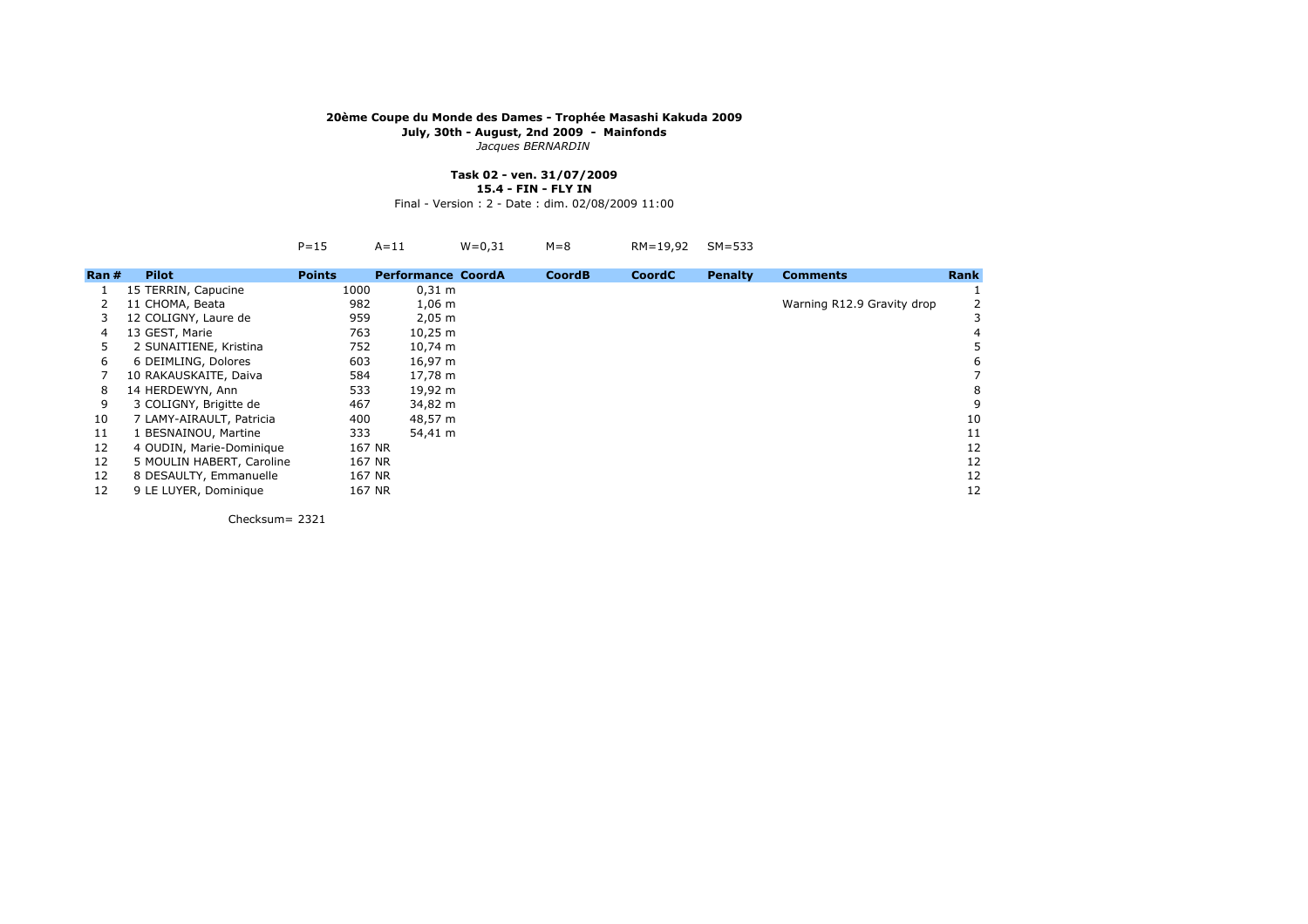*Jacques BERNARDIN*

#### **Task 03 - ven. 31/07/2009 AM15.2 - JDG - JUDGE DECLARED GOAL**

Final - Version : 1 - Date : dim. 02/08/2009 11:00

|                          | $P = 15$           | $A=13$                    | $W = 1,73$                                                  | $M = 8$                                                                                                                                                                                             | RM=27,78      | $SM=533$       |                 |             |
|--------------------------|--------------------|---------------------------|-------------------------------------------------------------|-----------------------------------------------------------------------------------------------------------------------------------------------------------------------------------------------------|---------------|----------------|-----------------|-------------|
| <b>Pilot</b>             | <b>Points</b>      |                           |                                                             | <b>CoordB</b>                                                                                                                                                                                       | <b>CoordC</b> | <b>Penalty</b> | <b>Comments</b> | <b>Rank</b> |
| 12 COLIGNY, Laure de     |                    |                           |                                                             |                                                                                                                                                                                                     |               |                |                 |             |
| 10 RAKAUSKAITE, Daiva    | 997                |                           |                                                             |                                                                                                                                                                                                     |               |                |                 |             |
| 11 CHOMA, Beata          | 980                |                           |                                                             |                                                                                                                                                                                                     |               |                |                 |             |
| 14 HERDEWYN, Ann         | 969                |                           |                                                             |                                                                                                                                                                                                     |               |                |                 |             |
| 2 SUNAITIENE, Kristina   |                    |                           |                                                             |                                                                                                                                                                                                     |               |                |                 |             |
| 3 COLIGNY, Brigitte de   | 837                |                           |                                                             |                                                                                                                                                                                                     |               |                |                 |             |
| 7 LAMY-AIRAULT, Patricia | 757                |                           |                                                             |                                                                                                                                                                                                     |               |                |                 |             |
| 4 OUDIN, Marie-Dominique |                    |                           |                                                             |                                                                                                                                                                                                     |               |                |                 |             |
| 1 BESNAINOU, Martine     | 467                |                           |                                                             |                                                                                                                                                                                                     |               |                |                 | g           |
| 15 TERRIN, Capucine      |                    |                           |                                                             |                                                                                                                                                                                                     |               |                |                 | 10          |
|                          |                    |                           |                                                             |                                                                                                                                                                                                     |               |                |                 | 11          |
| 13 GEST, Marie           | 267                |                           |                                                             |                                                                                                                                                                                                     |               |                |                 | 12          |
| 6 DEIMLING, Dolores      |                    |                           |                                                             |                                                                                                                                                                                                     |               |                |                 | 13          |
| 8 DESAULTY, Emmanuelle   |                    |                           |                                                             |                                                                                                                                                                                                     |               |                |                 | 14          |
| 9 LE LUYER, Dominique    |                    |                           |                                                             |                                                                                                                                                                                                     |               |                |                 | 14          |
|                          | $\mathsf{Ran}\,\#$ | 5 MOULIN HABERT, Caroline | 1000<br>896<br>533<br>400<br>333<br>200<br>100 NR<br>100 NR | <b>Performance CoordA</b><br>$1,73 \; m$<br>$1,92 \text{ m}$<br>$2,83 \, \text{m}$<br>$3,44 \, m$<br>7,52 m<br>10,82 m<br>15,28 m<br>27,78 m<br>44,50 m<br>46,19 m<br>57,44 m<br>71,39 m<br>98,16 m |               |                |                 |             |

Checksum= 1B69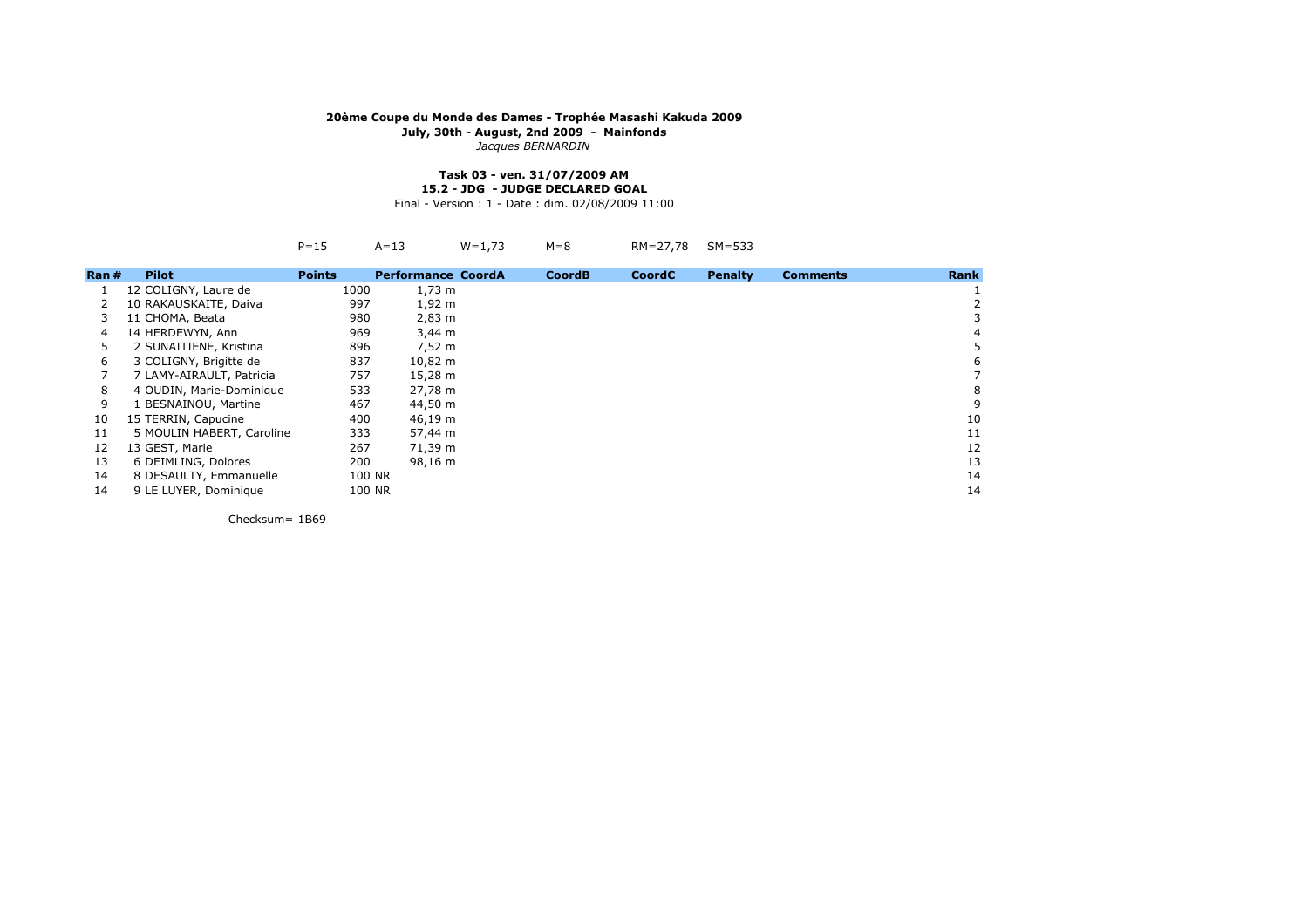*Jacques BERNARDIN*

#### **Task 04 - ven. 31/07/2009 AM15.2 - JDG - JUDGE DECLARED GOAL**

Final - Version : 1 - Date : dim. 02/08/2009 22:00

A=12 W=3,8 M=8 RM=18,12 SM=533

| $\mathsf{Ran}\;#$ | <b>Pilot</b>              | <b>Points</b> | <b>Performance CoordA</b> |                     | <b>CoordB</b> | <b>CoordC</b> | <b>Penalty</b> | <b>Comments</b>            | Rank |
|-------------------|---------------------------|---------------|---------------------------|---------------------|---------------|---------------|----------------|----------------------------|------|
|                   | 12 COLIGNY, Laure de      | 1000          | $3,80 \; \text{m}$        |                     |               |               |                |                            |      |
|                   | 11 CHOMA, Beata           | 877           | 7,58 m                    |                     |               |               |                |                            |      |
|                   | 10 RAKAUSKAITE, Daiva     | 840           | 8,72 m                    |                     |               |               |                | Warning R12.9 Gravity Drop |      |
| 4                 | 8 DESAULTY, Emmanuelle    | 813           | $9,54 \, \text{m}$        |                     |               |               |                |                            |      |
| 5                 | 7 LAMY-AIRAULT, Patricia  | 756           | $11,27 \; m$              |                     |               |               |                |                            |      |
| 6                 | 3 COLIGNY, Brigitte de    | 645           | 14,68 m                   |                     |               |               |                |                            |      |
|                   | 5 MOULIN HABERT, Caroline | 543           | 17,82 m                   |                     |               |               |                |                            |      |
| 8                 | 15 TERRIN, Capucine       | 533           | 18,12 m                   |                     |               |               |                |                            |      |
| 9                 | 4 OUDIN, Marie-Dominique  | 467           | 35,50 m                   |                     |               |               |                |                            | g    |
| 10                | 14 HERDEWYN, Ann          | 400           | 43,10 m                   |                     |               |               |                |                            | 10   |
| 11                | 2 SUNAITIENE, Kristina    | 333           | 59,00 m                   | 34298-44568         |               |               |                |                            | 11   |
| 12                | 1 BESNAINOU, Martine      | 267           |                           | 82,00 m 34301-44591 |               |               |                |                            | 12   |
| 13                | 6 DEIMLING, Dolores       | 133 NR        |                           |                     |               |               |                |                            | 13   |
| 13                | 9 LE LUYER, Dominique     | 133 NR        |                           |                     |               |               |                |                            | 13   |
| 13                | 13 GEST, Marie            | 133 NR        |                           |                     |               |               |                |                            | 13   |

Checksum= <sup>0435</sup>

 $P=15$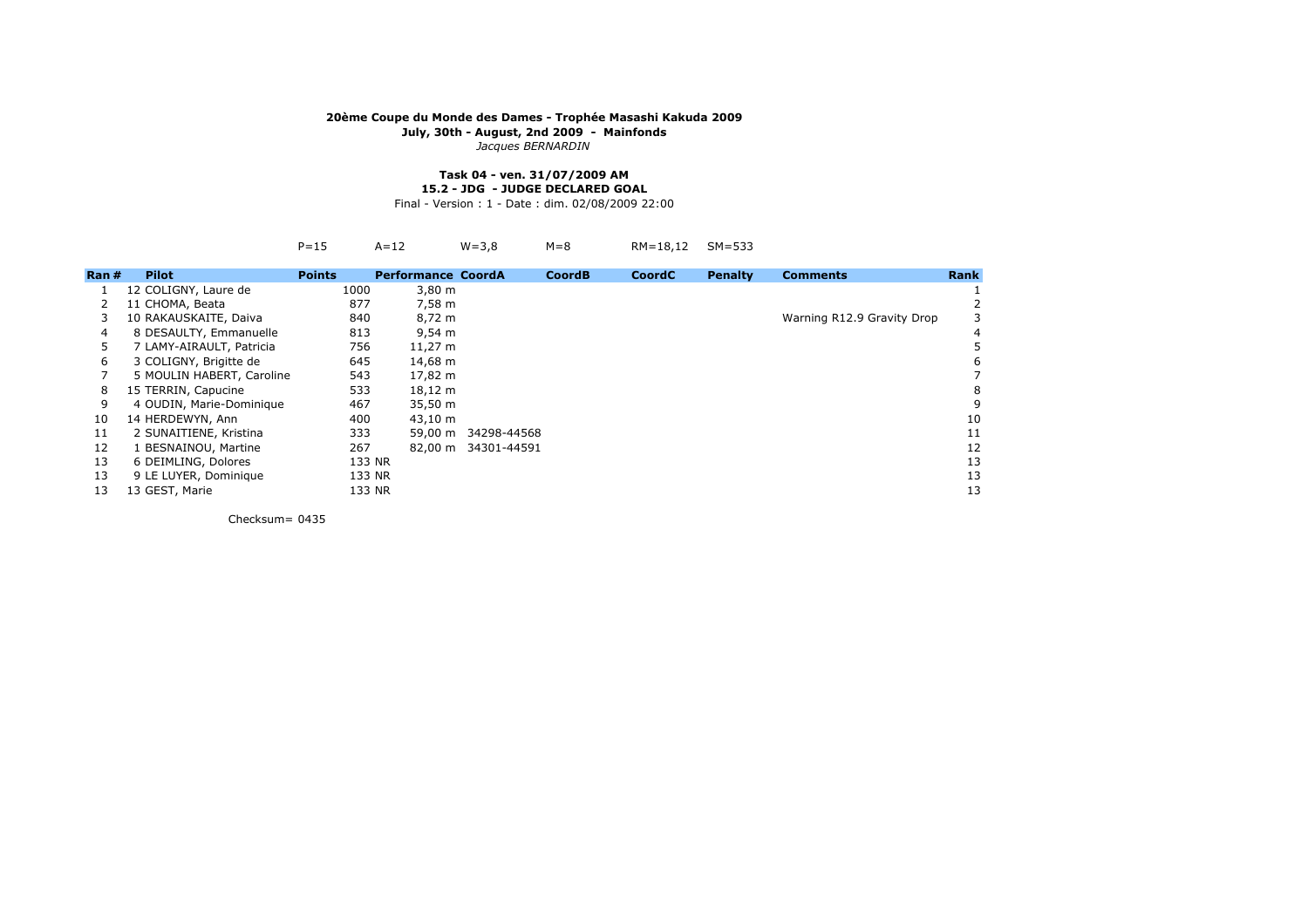*Jacques BERNARDIN*

#### **Task 05 - ven. 31/07/2009 AM15.2 - JDG - JUDGE DECLARED GOAL**

Final - Version : 1 - Date : dim. 02/08/2009 18:00

|      |                           | $P = 15$      | $A = 14$                  | $W = 3.57$ | $M = 8$       | RM=25,69      | $SM=533$       |                              |             |
|------|---------------------------|---------------|---------------------------|------------|---------------|---------------|----------------|------------------------------|-------------|
| Ran# | <b>Pilot</b>              | <b>Points</b> | <b>Performance CoordA</b> |            | <b>CoordB</b> | <b>CoordC</b> | <b>Penalty</b> | <b>Comments</b>              | <b>Rank</b> |
|      | 15 TERRIN, Capucine       | 1000          | $3,57 \; m$               |            |               |               |                |                              |             |
|      | 5 MOULIN HABERT, Caroline | 969           | $5,02 \; m$               |            |               |               |                |                              |             |
| 3    | 1 BESNAINOU, Martine      | 955           | 5,70 m                    |            |               |               |                |                              |             |
| 4    | 14 HERDEWYN, Ann          | 947           | $6,09 \; m$               |            |               |               |                |                              |             |
| 5    | 8 DESAULTY, Emmanuelle    | 888           | 8,87 m                    |            |               |               |                | Warning R11.2.2 Landing at w |             |
| 6    | 13 GEST, Marie            | 875           | $9,50 \; m$               |            |               |               |                |                              |             |
|      | 12 COLIGNY, Laure de      | 874           | $9,54 \, m$               |            |               |               |                |                              |             |
| 8    | 6 DEIMLING, Dolores       | 533           | 25,69 m                   |            |               |               |                |                              |             |
| 9    | 4 OUDIN, Marie-Dominique  | 467           | 26,39 m                   |            |               |               |                |                              |             |
| 10   | 2 SUNAITIENE, Kristina    | 400           | 35,04 m                   |            |               |               |                |                              | 10          |
| 11   | 11 CHOMA, Beata           | 333           | 46,31 m                   |            |               |               |                |                              | 11          |
| 12   | 3 COLIGNY, Brigitte de    | 267           | 47,80 m                   |            |               |               |                |                              | 12          |
| 13   | 10 RAKAUSKAITE, Daiva     | 200           | 71,60 m                   |            |               |               |                |                              | 13          |
| 14   | 7 LAMY-AIRAULT, Patricia  | 133           | 82,50 m                   |            |               |               |                |                              | 14          |
| 15   | 9 LE LUYER, Dominique     |               | 67 NR                     |            |               |               |                |                              | 15          |
|      |                           |               |                           |            |               |               |                |                              |             |

Checksum= 2C59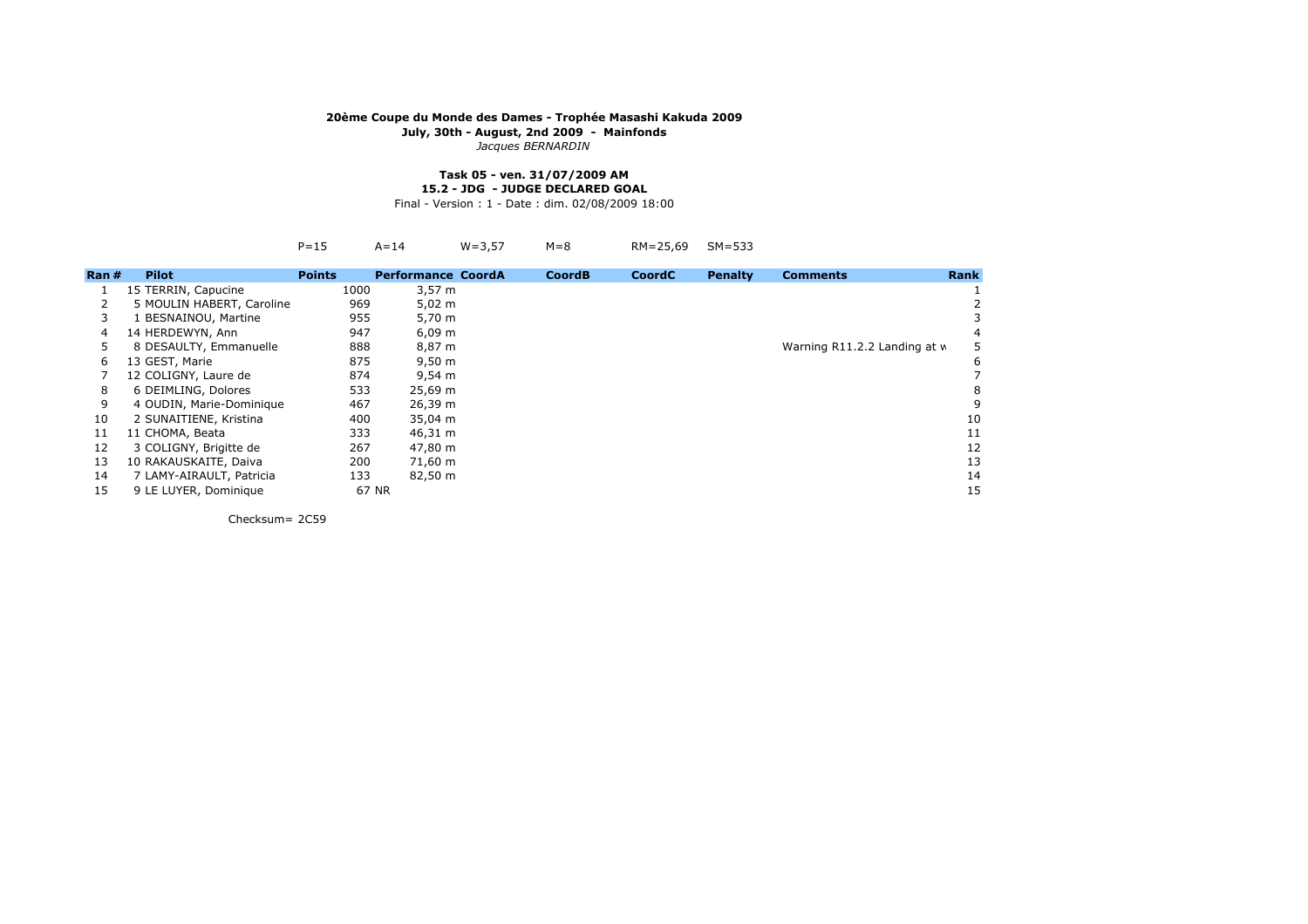### *20e COUPE DU MONDE DES DAMESTask 06 - ven. 31/07/2009 PM - 15.6 - HNH - HARE AND HOUNDS*

| Rank. | Pilot                     | Points Performan Penalty | Comments | Rank |
|-------|---------------------------|--------------------------|----------|------|
|       |                           |                          |          |      |
|       | 1 BESNAINOU, Martine      | 500 NR                   |          |      |
|       | 2 SUNAITIENE, Kristina    | 500 NR                   |          |      |
|       | 3 COLIGNY, Brigitte de    | 500 NR                   |          |      |
|       | 4 OUDIN, Marie-Dominique  | 500 NR                   |          |      |
|       | 5 MOULIN HABERT, Caroline | 500 NR                   |          |      |
|       | 6 DEIMLING, Dolores       | 500 NR                   |          |      |
|       | 7 LAMY-AIRAULT, Patricia  | 500 NR                   |          |      |
|       | 8 DESAULTY, Emmanuelle    | 500 NR                   |          |      |
|       | 9 LE LUYER, Dominique     | 500 NR                   |          |      |
|       | 1 10 RAKAUSKAITE, Daiva   | 500 NR                   |          |      |
|       | 1 11 CHOMA, Beata         | 500 NR                   |          |      |
|       | 1 12 COLIGNY, Laure de    | 500 NR                   |          |      |
|       | 1 13 GEST, Marie          | 500 NR                   |          |      |
|       | 1 14 HERDEWYN, Ann        | 500 NR                   |          |      |
|       | 1 15 TERRIN, Capucine     | 500 NR                   |          |      |
|       |                           |                          |          |      |

*Final - Version 1 - Date dim. 02/08/2009 18:00***Jacques BERNARDIN**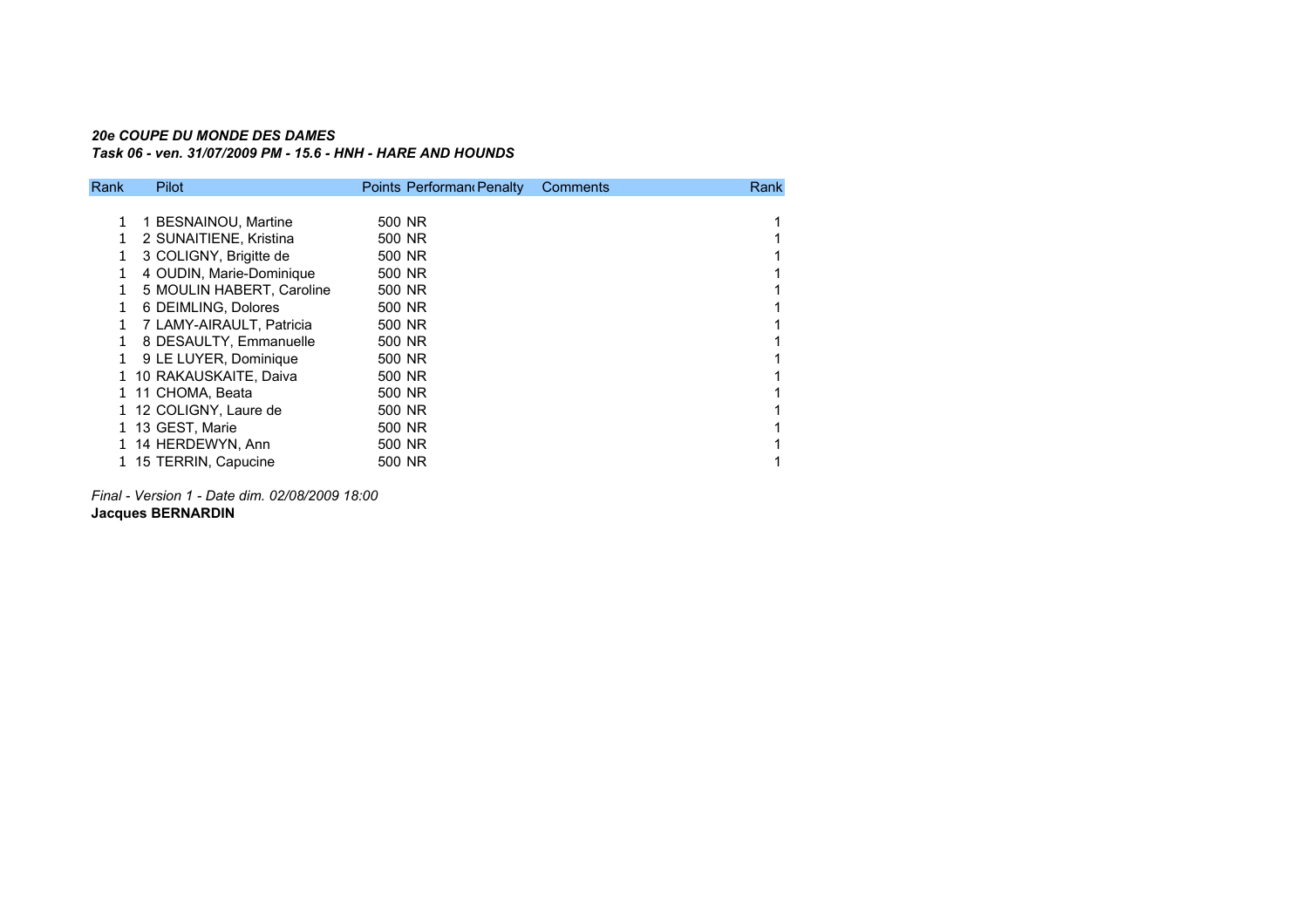*Jacques BERNARDIN*

# **Task 07 - sam. 01/08/2009 AM**

**15.4 - FIN - FLY IN**

Final - Version : 1 - Date : dim. 02/08/2009 18:00

| RM=124,42 SM=933<br>$W = 46,06$ M=2<br>$P=15$ $A=2$ |  |
|-----------------------------------------------------|--|
|-----------------------------------------------------|--|

| Ran# | <b>Pilot</b>              | <b>Points</b> | <b>Performance CoordA</b> | <b>CoordB</b> | <b>CoordC</b> | <b>Penalty</b> | <b>Comments</b> | <b>Rank</b> |
|------|---------------------------|---------------|---------------------------|---------------|---------------|----------------|-----------------|-------------|
|      | 2 SUNAITIENE, Kristina    | 1000          | 46,06 m                   |               |               |                |                 |             |
|      | 15 TERRIN, Capucine       | 933           | 124,42 m                  |               |               |                |                 |             |
|      | 1 BESNAINOU, Martine      | 733 NR        |                           |               |               |                |                 |             |
|      | 3 COLIGNY, Brigitte de    | 733 NR        |                           |               |               |                |                 |             |
|      | 4 OUDIN, Marie-Dominique  | 733 NR        |                           |               |               |                |                 |             |
| 3    | 5 MOULIN HABERT, Caroline | 733 NR        |                           |               |               |                |                 |             |
|      | 6 DEIMLING, Dolores       | 733 NR        |                           |               |               |                |                 |             |
|      | 7 LAMY-AIRAULT, Patricia  | 733 NR        |                           |               |               |                |                 |             |
|      | 8 DESAULTY, Emmanuelle    | 733 NR        |                           |               |               |                |                 |             |
|      | 9 LE LUYER, Dominique     | 733 NR        |                           |               |               |                |                 | 3           |
|      | 10 RAKAUSKAITE, Daiva     | 733 NR        |                           |               |               |                |                 |             |
|      | 11 CHOMA, Beata           | 733 NR        |                           |               |               |                |                 |             |
|      | 12 COLIGNY, Laure de      | 733 NR        |                           |               |               |                |                 |             |
|      | 13 GEST, Marie            | 733 NR        |                           |               |               |                |                 |             |
|      | 14 HERDEWYN, Ann          | 733 NR        |                           |               |               |                |                 | 3           |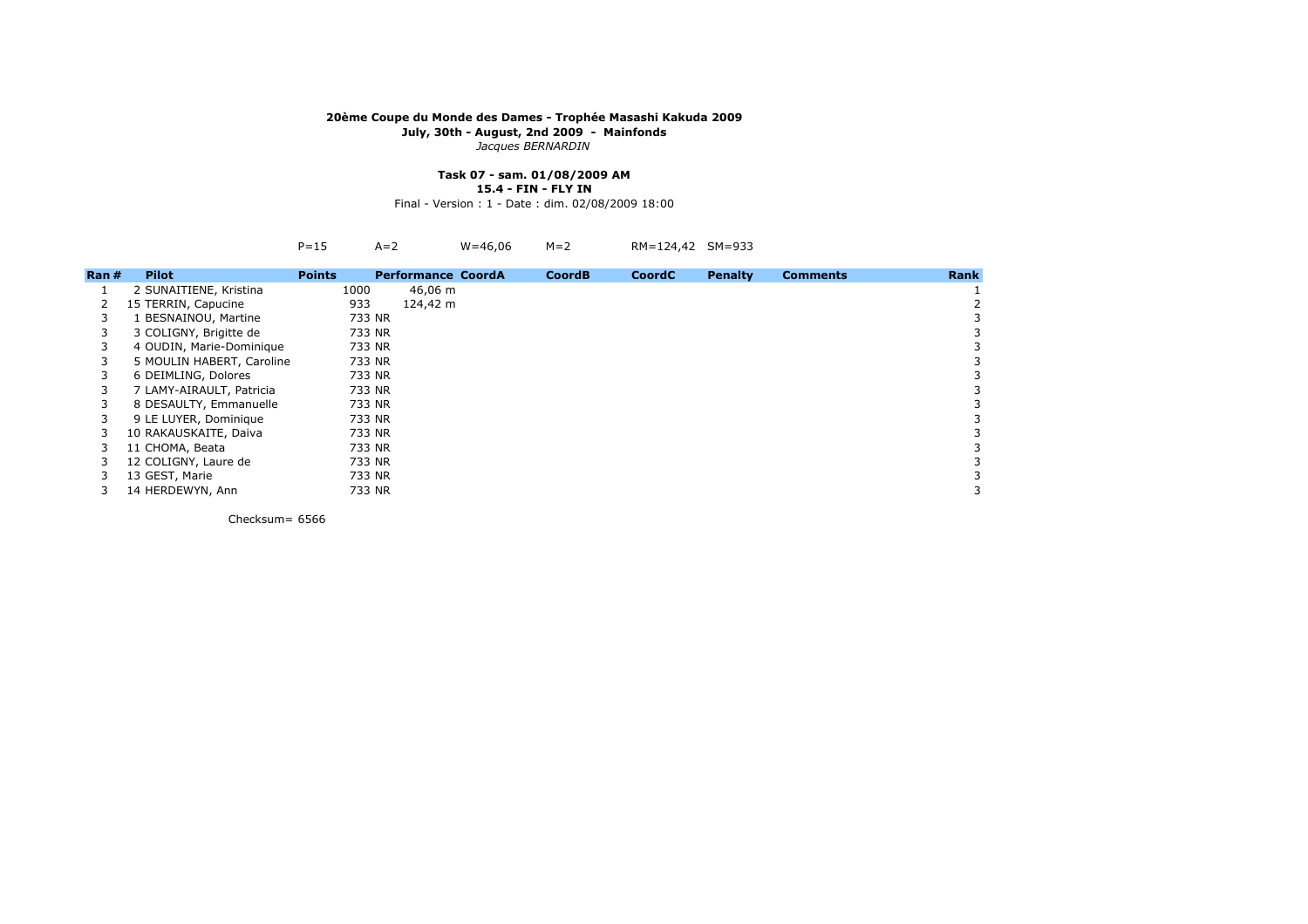*Jacques BERNARDIN*

#### **Task 08 - sam. 01/08/2009 AM15.2 - JDG - JUDGE DECLARED GOAL**

Final - Version : 1 - Date : dim. 02/08/2009 18:00

A=5 W=35,69 M=5 RM=108,81 SM=733

| Ran# | <b>Pilot</b>              | <b>Points</b> | <b>Performance CoordA</b> | <b>CoordB</b> | <b>CoordC</b> | <b>Penalty</b> | <b>Comments</b> | <b>Rank</b> |
|------|---------------------------|---------------|---------------------------|---------------|---------------|----------------|-----------------|-------------|
| 1    | 6 DEIMLING, Dolores       | 1000          | 35,69 m                   |               |               |                |                 |             |
| 2    | 15 TERRIN, Capucine       | 988           | 38,97 m                   |               |               |                |                 |             |
| 3.   | 13 GEST, Marie            | 805           | 89,14 m                   |               |               |                |                 | 3           |
| 4    | 11 CHOMA, Beata           | 748           | 104,61 m                  |               |               |                |                 | 4           |
| 5.   | L BESNAINOU, Martine      | 733           | 108,81 m                  |               |               |                |                 | 5           |
| 6    | 2 SUNAITIENE, Kristina    | 533 NR        |                           |               |               |                |                 | 6           |
| 6    | 3 COLIGNY, Brigitte de    | 533 NR        |                           |               |               |                |                 | 6           |
| 6    | 4 OUDIN, Marie-Dominique  | 533 NR        |                           |               |               |                |                 | 6           |
| 6    | 5 MOULIN HABERT, Caroline | 533 NR        |                           |               |               |                |                 | 6           |
| 6    | 7 LAMY-AIRAULT, Patricia  | 533 NR        |                           |               |               |                |                 | 6           |
| 6    | 8 DESAULTY, Emmanuelle    | 533 NR        |                           |               |               |                |                 | 6           |
| 6    | 9 LE LUYER, Dominique     | 533 NR        |                           |               |               |                |                 | 6           |
| 6    | 10 RAKAUSKAITE, Daiva     | 533 NR        |                           |               |               |                |                 | 6           |
| 6    | 12 COLIGNY, Laure de      | 533 NR        |                           |               |               |                |                 | 6           |
| 6    | 14 HERDEWYN, Ann          | 533 NR        |                           |               |               |                |                 | 6           |
|      |                           |               |                           |               |               |                |                 |             |

Checksum= <sup>3748</sup>

 $P=15$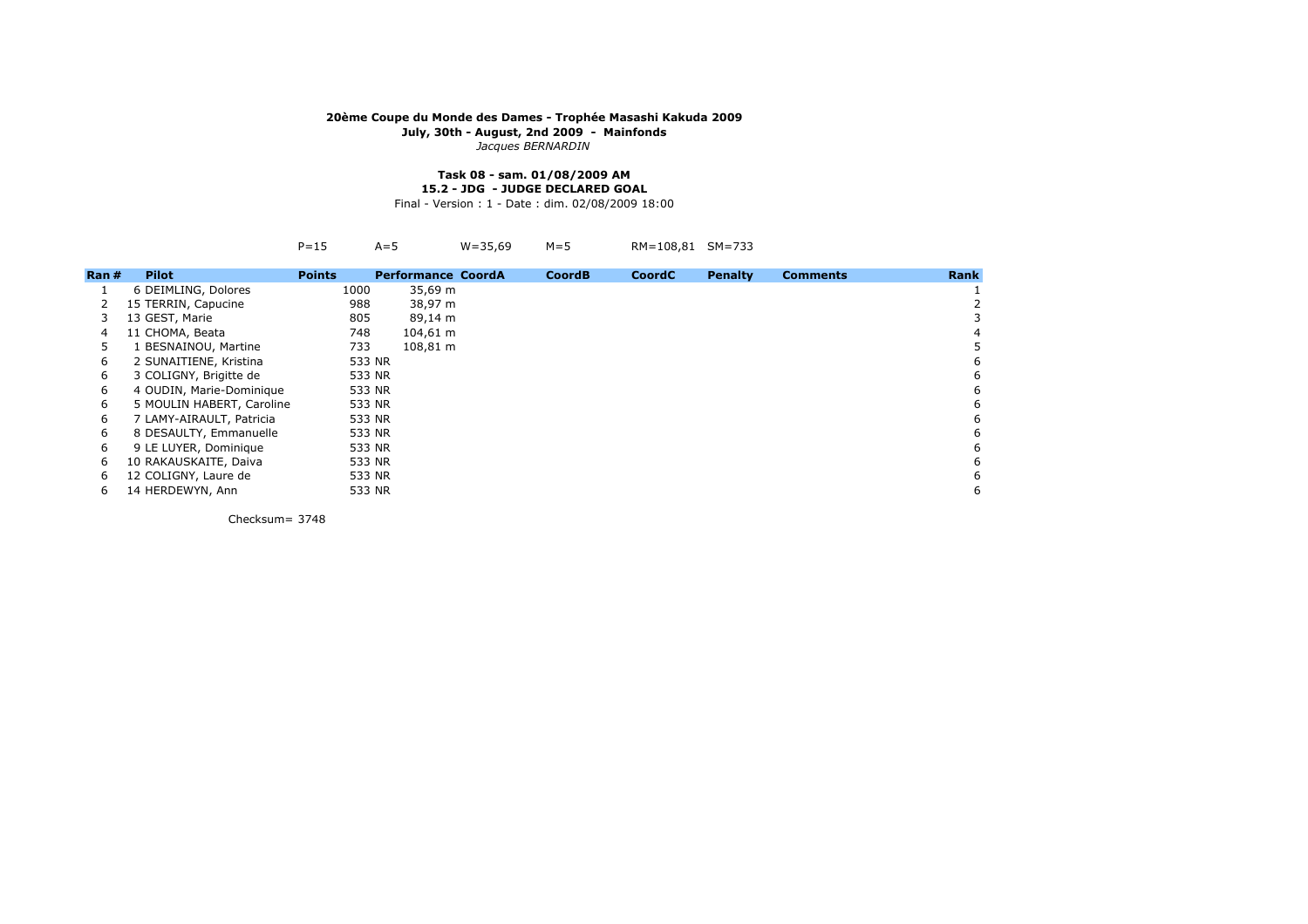*Jacques BERNARDIN*

#### **Task 09 - sam. 01/08/2009 AM15.2 - JDG - JUDGE DECLARED GOAL**

Final - Version : 1 - Date : dim. 02/08/2009 18:00

| RM=107,67 SM=800<br>$W = 10,48$ $M = 4$<br>$P=15$ $A=4$ |  |
|---------------------------------------------------------|--|
|---------------------------------------------------------|--|

| Ran# | <b>Pilot</b>              | <b>Points</b> | <b>Performance CoordA</b> | <b>CoordB</b> | <b>CoordC</b> | <b>Penalty</b> | <b>Comments</b> | Rank |
|------|---------------------------|---------------|---------------------------|---------------|---------------|----------------|-----------------|------|
|      | 2 SUNAITIENE, Kristina    | 1000          | $10,48 \; \text{m}$       |               |               |                |                 |      |
|      | 14 HERDEWYN, Ann          | 993           | 13,96 m                   |               |               |                |                 |      |
|      | 6 DEIMLING, Dolores       | 868           | 74,68 m                   |               |               |                | Warning R11.2.2 |      |
| 4    | 12 COLIGNY, Laure de      | 800           | 107,67 m                  |               |               |                |                 | 4    |
| 5    | 1 BESNAINOU, Martine      | 600 NR        |                           |               |               |                |                 |      |
| 5    | 3 COLIGNY, Brigitte de    | 600 NR        |                           |               |               |                |                 |      |
| 5    | 4 OUDIN, Marie-Dominique  | 600 NR        |                           |               |               |                |                 |      |
| 5    | 5 MOULIN HABERT, Caroline | 600 NR        |                           |               |               |                |                 |      |
| 5    | 7 LAMY-AIRAULT, Patricia  | 600 NR        |                           |               |               |                |                 |      |
| 5    | 8 DESAULTY, Emmanuelle    | 600 NR        |                           |               |               |                |                 |      |
| 5.   | 9 LE LUYER, Dominique     | 600 NR        |                           |               |               |                |                 |      |
| 5    | 10 RAKAUSKAITE, Daiva     | 600 NR        |                           |               |               |                |                 |      |
| 5    | 11 CHOMA, Beata           | 600 NR        |                           |               |               |                |                 |      |
| 5    | 13 GEST, Marie            | 600 NR        |                           |               |               |                |                 |      |
| 5    | 15 TERRIN, Capucine       | 600 NR        |                           |               |               |                |                 | 5    |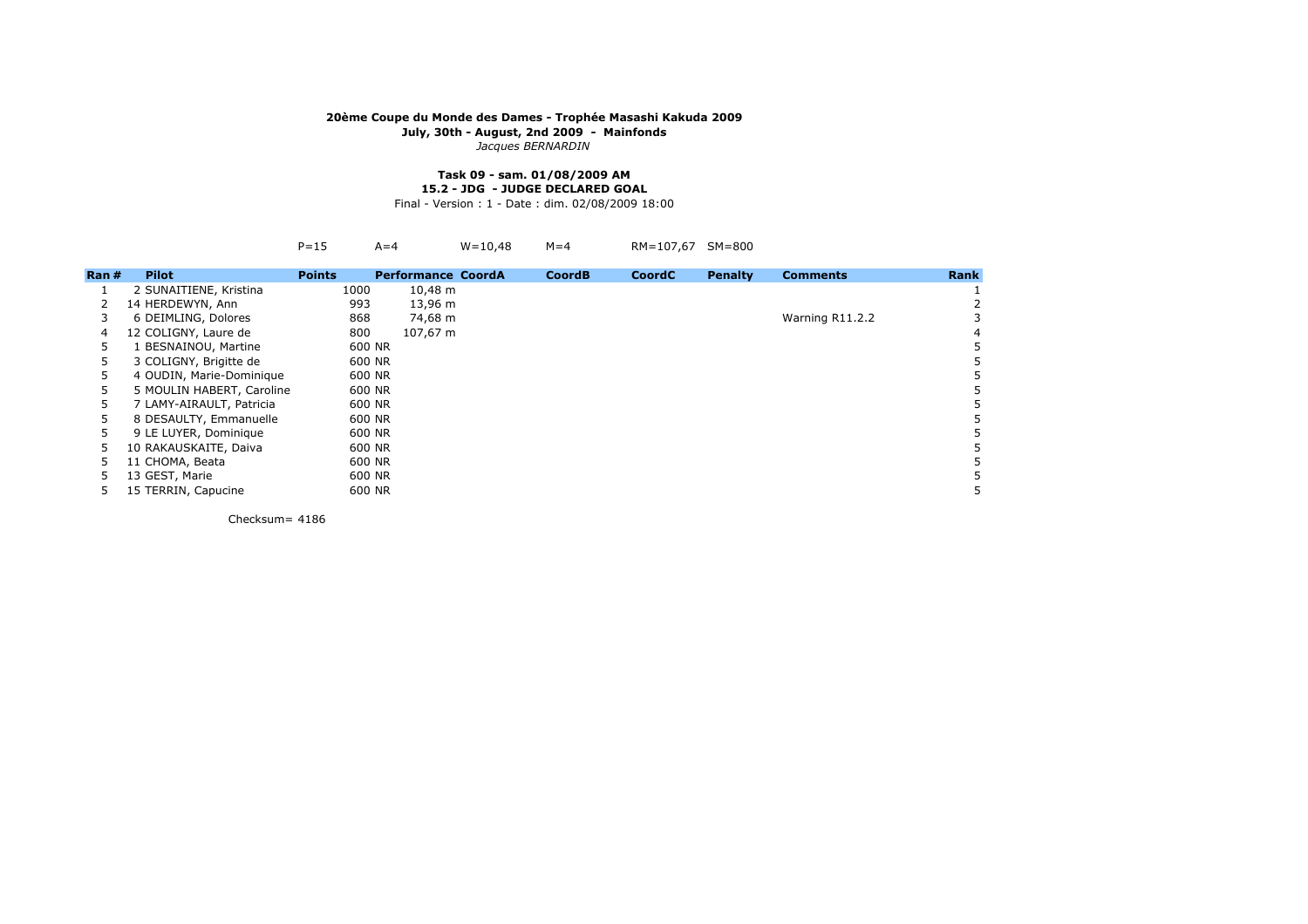*Jacques BERNARDIN*

#### **Task 10 - sam. 01/08/2009 AM15.2 - JDG - JUDGE DECLARED GOAL**

Final - Version : 1 - Date : dim. 02/08/2009 22:00

|       |                           | $P = 15$      | $A=5$                     | $W = 0.35$ | $M = 5$       | $RM = 300$    | $SM=733$       |                              |             |
|-------|---------------------------|---------------|---------------------------|------------|---------------|---------------|----------------|------------------------------|-------------|
| Ran # | <b>Pilot</b>              | <b>Points</b> | <b>Performance CoordA</b> |            | <b>CoordB</b> | <b>CoordC</b> | <b>Penalty</b> | <b>Comments</b>              | <b>Rank</b> |
|       | 12 COLIGNY, Laure de      | 1000          | $0,35 \; \text{m}$        |            |               |               |                |                              |             |
|       | 15 TERRIN, Capucine       | 994           | 6,79 m                    |            |               |               |                | Warning R11.2.2 Landing at w |             |
| 3     | 4 OUDIN, Marie-Dominique  | 991           | $10,38 \; \text{m}$       |            |               |               |                |                              |             |
| 4     | 11 CHOMA, Beata           | 927           | 82,59 m                   |            |               |               |                | Warning R10.3 Clearing Targe |             |
| 5.    | 13 GEST, Marie            | 733           | 300,00 m                  |            |               |               |                |                              |             |
| 6     | 1 BESNAINOU, Martine      | 533 NR        |                           |            |               |               |                |                              |             |
| 6     | 2 SUNAITIENE, Kristina    | 533 NR        |                           |            |               |               |                |                              |             |
| 6     | 3 COLIGNY, Brigitte de    | 533 NR        |                           |            |               |               |                |                              |             |
| 6     | 5 MOULIN HABERT, Caroline | 533 NR        |                           |            |               |               |                |                              |             |
| 6     | 6 DEIMLING, Dolores       | 533 NR        |                           |            |               |               |                |                              |             |
| 6     | 7 LAMY-AIRAULT, Patricia  | 533 NR        |                           |            |               |               |                |                              |             |
| 6     | 8 DESAULTY, Emmanuelle    | 533 NR        |                           |            |               |               |                |                              |             |
| 6     | 9 LE LUYER, Dominique     | 533 NR        |                           |            |               |               |                |                              |             |
| 6     | 10 RAKAUSKAITE, Daiva     | 533 NR        |                           |            |               |               |                |                              |             |
| 6     | 14 HERDEWYN, Ann          | 533 NR        |                           |            |               |               |                |                              |             |
|       |                           |               |                           |            |               |               |                |                              |             |

Checksum= 4CFD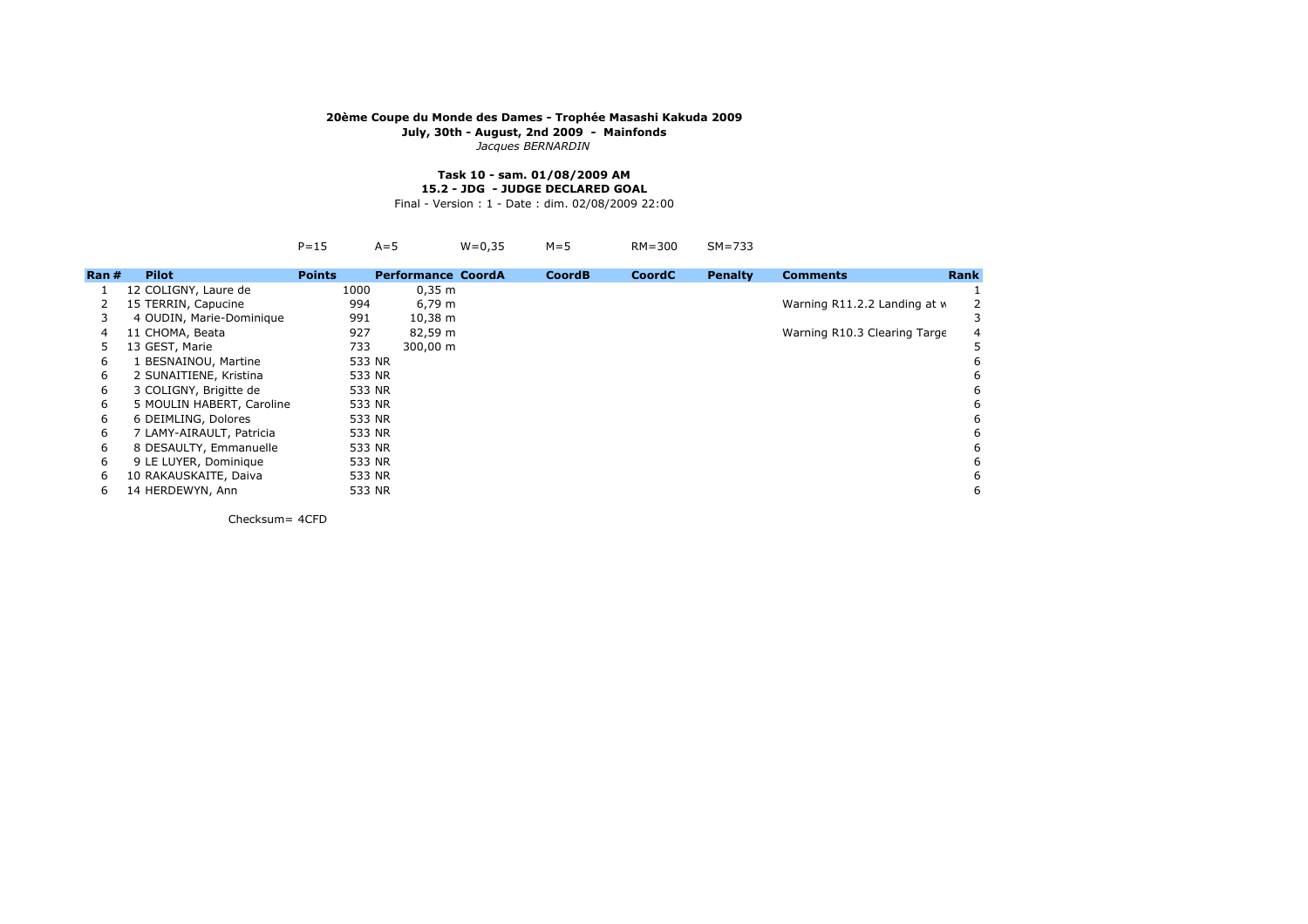*Jacques BERNARDIN*

#### **Task 11 - dim. 02/08/2009 Matin15.4 - FIN - FLY IN**

Final - Version : 1 - Date : dim. 02/08/2009 22:00

|                    |                           | $P = 15$      | $A=7$                     | $W = 6,02$ | $M=7$         | RM=53,73      | $SM=600$       |                          |             |
|--------------------|---------------------------|---------------|---------------------------|------------|---------------|---------------|----------------|--------------------------|-------------|
| $\mathsf{Ran}\,\#$ | <b>Pilot</b>              | <b>Points</b> | <b>Performance CoordA</b> |            | <b>CoordB</b> | <b>CoordC</b> | <b>Penalty</b> | <b>Comments</b>          | <b>Rank</b> |
|                    | 3 COLIGNY, Brigitte de    | 1000          | $6,02 \; m$               |            |               |               |                |                          |             |
|                    | 12 COLIGNY, Laure de      | 993           | $6,83 \; m$               |            |               |               |                |                          |             |
| 3                  | 4 OUDIN, Marie-Dominique  | 985           | 7,79 m                    |            |               |               |                |                          |             |
| 4                  | 13 GEST, Marie            | 968           | 9,80 m                    |            |               |               |                |                          |             |
| 5                  | 11 CHOMA, Beata           | 768           | 33,75 m                   |            |               |               |                |                          |             |
| 6                  | 1 BESNAINOU, Martine      | 652           | 47,50 m                   |            |               |               |                |                          |             |
|                    | 8 DESAULTY, Emmanuelle    | 600           | 53,73 m                   |            |               |               |                |                          |             |
| 8                  | 2 SUNAITIENE, Kristina    | 400 NR        |                           |            |               |               |                |                          |             |
| 8                  | 5 MOULIN HABERT, Caroline | 400 NR        |                           |            |               |               |                | R12.16.2 Scoring period  |             |
| 8                  | 6 DEIMLING, Dolores       | 400 NR        |                           |            |               |               |                |                          | 8           |
| 8                  | 7 LAMY-AIRAULT, Patricia  | 400 NR        |                           |            |               |               |                | R10.9.4 Solo Flight (NR) |             |
| 8                  | 9 LE LUYER, Dominique     | 400 NR        |                           |            |               |               |                | R10.9.4 Solo Flight (NR) |             |
| 8                  | 10 RAKAUSKAITE, Daiva     | 400 NR        |                           |            |               |               |                |                          |             |
| 8                  | 14 HERDEWYN, Ann          | 400 NR        |                           |            |               |               |                |                          |             |
| 8                  | 15 TERRIN, Capucine       | 400 NR        |                           |            |               |               |                |                          |             |
|                    |                           |               |                           |            |               |               |                |                          |             |

Checksum= 1B5C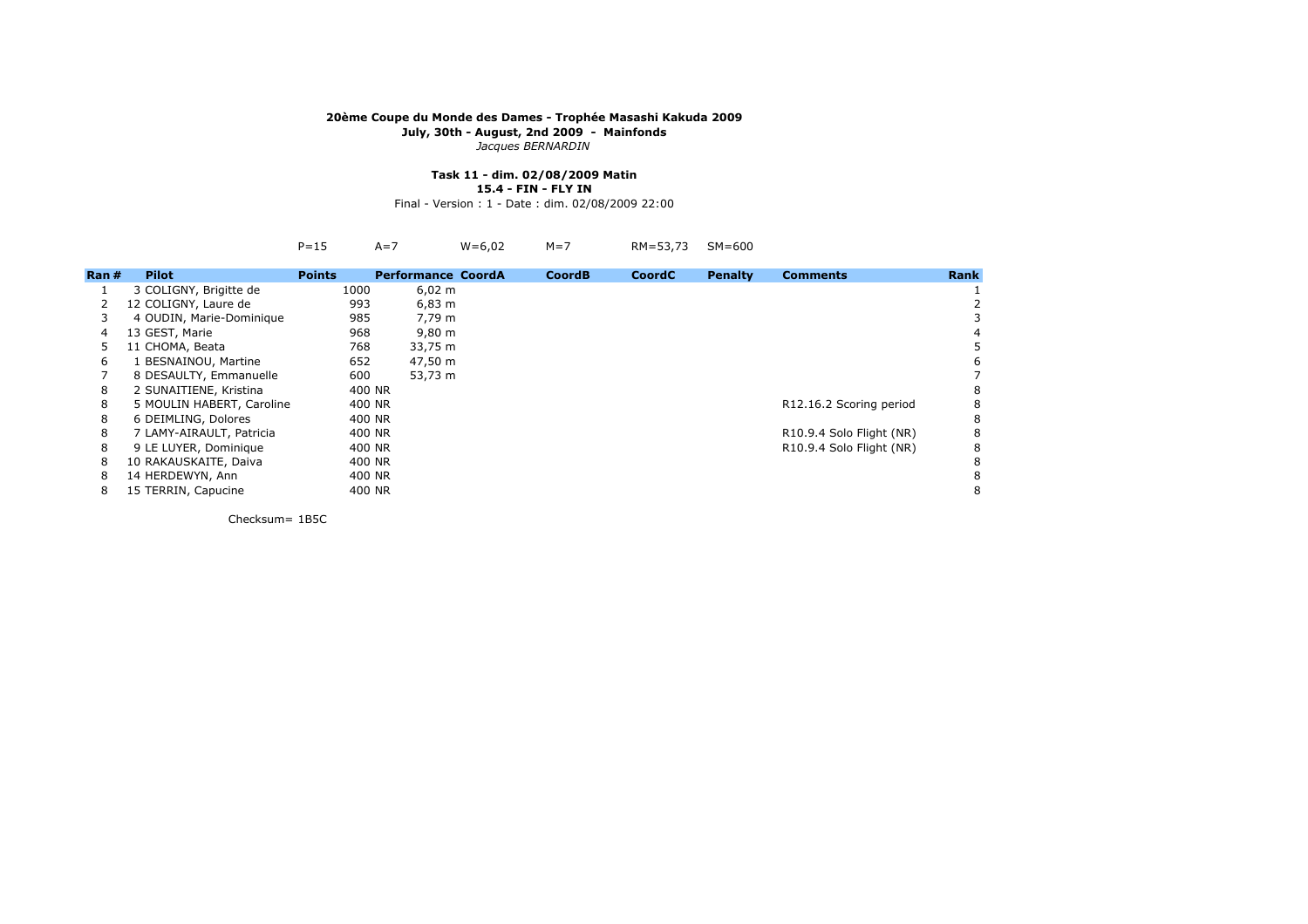*Jacques BERNARDIN*

#### **Task 12 - dim. 02/08/2009 Matin15.2 - JDG - JUDGE DECLARED GOAL**

Final - Version : 1 - Date : dim. 02/08/2009 22:20

|                  |                           | $P = 15$      | $A=7$                     | $W = 3,56$ | $M = 7$       | $RM = 263$    | $SM=600$       |                               |             |
|------------------|---------------------------|---------------|---------------------------|------------|---------------|---------------|----------------|-------------------------------|-------------|
| $\mathsf{Ran}$ # | <b>Pilot</b>              | <b>Points</b> | <b>Performance CoordA</b> |            | <b>CoordB</b> | <b>CoordC</b> | <b>Penalty</b> | <b>Comments</b>               | <b>Rank</b> |
|                  | 3 COLIGNY, Brigitte de    | 1000          | $3,56 \, m$               |            |               |               |                |                               |             |
|                  | 12 COLIGNY, Laure de      | 991           | $9,69 \; m$               |            |               |               |                | Warning R10.1.2 Vertical Sper |             |
|                  | 13 GEST, Marie            | 986           | 12,34 m                   |            |               |               |                |                               |             |
| 4                | 8 DESAULTY, Emmanuelle    | 964           | 26,89 m                   |            |               |               |                |                               |             |
| 5.               | 6 DEIMLING, Dolores       | 771           | 152,00 m                  |            |               |               |                |                               |             |
| 6                | 11 CHOMA, Beata           | 743           | 170,00 m                  |            |               |               |                |                               |             |
|                  | 15 TERRIN, Capucine       | 600           | 263,00 m                  |            |               |               |                |                               |             |
| 8                | 1 BESNAINOU, Martine      | 400 NR        |                           |            |               |               |                |                               |             |
| 8                | 2 SUNAITIENE, Kristina    | 400 NR        |                           |            |               |               |                |                               |             |
| 8                | 4 OUDIN, Marie-Dominique  | 400 NR        |                           |            |               |               |                |                               |             |
| 8                | 5 MOULIN HABERT, Caroline | 400 NR        |                           |            |               |               |                |                               |             |
| 8                | 7 LAMY-AIRAULT, Patricia  | 400 NR        |                           |            |               |               |                | R10.9.4 Solo Flight (NR)      |             |
| 8                | 9 LE LUYER, Dominique     | 400 NR        |                           |            |               |               |                | R10.9.4 Solo Flight (NR)      |             |
| 8                | 10 RAKAUSKAITE, Daiva     | 400 NR        |                           |            |               |               |                |                               |             |
| 8                | 14 HERDEWYN, Ann          | 400 NR        |                           |            |               |               |                |                               |             |

Checksum= 30C5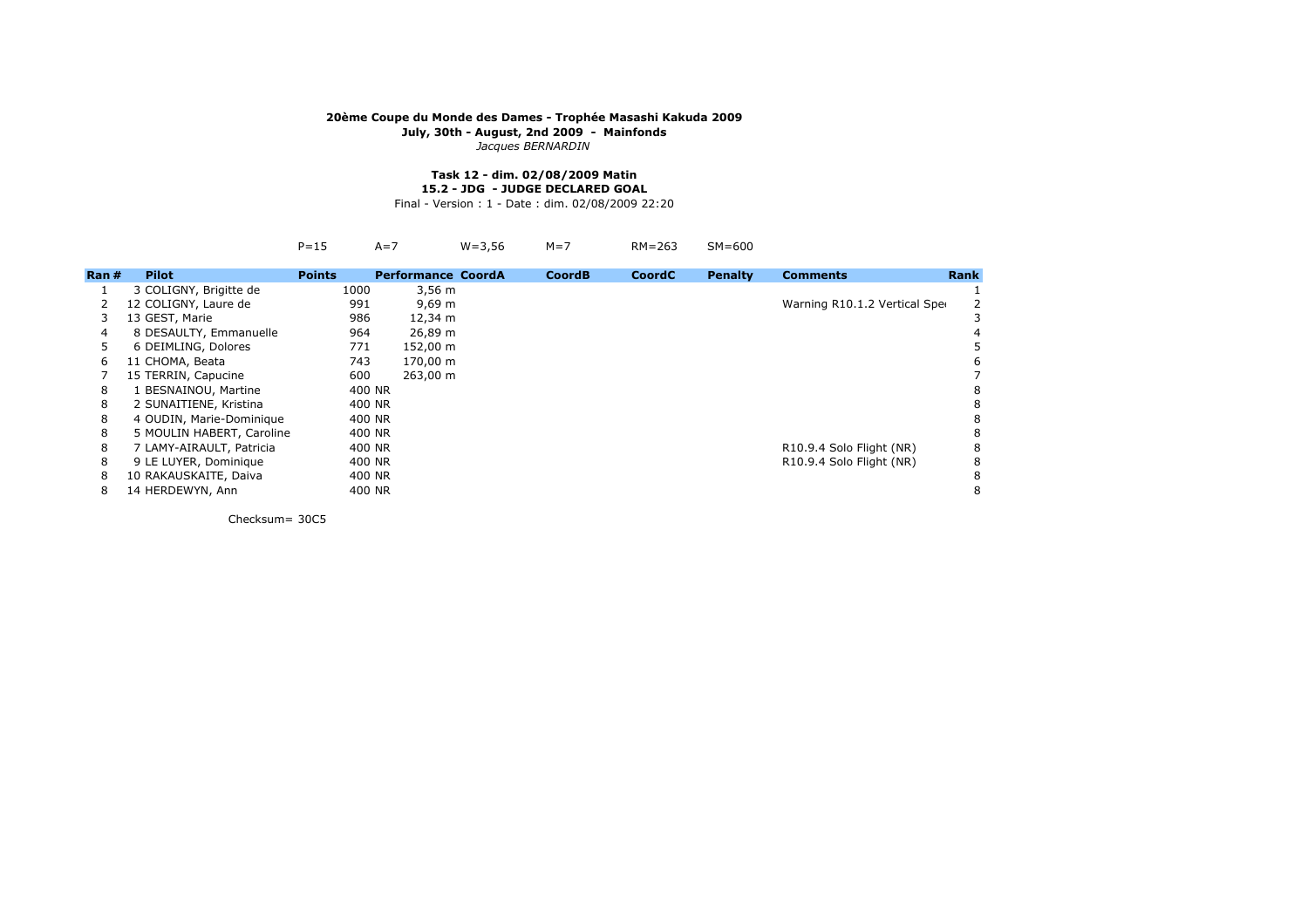*Jacques BERNARDIN*

#### **Task 13 - dim. 02/08/2009 Matin15.3 - HWZ - HESITATION WATZ**

Final - Version : 1 - Date : dim. 02/08/2009 22:00

|        |                           | $P = 15$      | $A=8$                     | $W = 11.87$ | $M = 8$       | RM=85,26      | $SM=533$       |                          |             |
|--------|---------------------------|---------------|---------------------------|-------------|---------------|---------------|----------------|--------------------------|-------------|
| Ran #l | <b>Pilot</b>              | <b>Points</b> | <b>Performance CoordA</b> |             | <b>CoordB</b> | <b>CoordC</b> | <b>Penalty</b> | <b>Comments</b>          | <b>Rank</b> |
|        | 10 RAKAUSKAITE, Daiva     | 1000          | 11,87 m                   |             |               |               |                |                          |             |
|        | 15 TERRIN, Capucine       | 937           | 21,79 m                   |             |               |               |                |                          |             |
| 3      | 11 CHOMA, Beata           | 916           | $25,13 \; m$              |             |               |               |                |                          |             |
| 4      | 6 DEIMLING, Dolores       | 883           | $30,18 \; m$              |             |               |               |                |                          |             |
| 5      | 2 SUNAITIENE, Kristina    | 717           | 56,31 m                   |             |               |               |                |                          |             |
| 6      | 3 COLIGNY, Brigitte de    | 689           | 60,72 m                   |             |               |               |                |                          |             |
|        | 5 MOULIN HABERT, Caroline | 584           | 77,26 m                   |             |               |               |                |                          |             |
| 8      | 12 COLIGNY, Laure de      | 533           | 85,26 m                   |             |               |               |                |                          |             |
| 9      | 1 BESNAINOU, Martine      |               | 333 NR                    |             |               |               |                |                          |             |
| 9      | 4 OUDIN, Marie-Dominique  |               | 333 NR                    |             |               |               |                |                          |             |
| 9      | 7 LAMY-AIRAULT, Patricia  |               | 333 NR                    |             |               |               |                | R10.9.4 Solo Flight (NR) |             |
| 9      | 8 DESAULTY, Emmanuelle    | 333 NR        |                           |             |               |               |                |                          |             |
| 9      | 9 LE LUYER, Dominique     | 333 NR        |                           |             |               |               |                | R10.9.4 Solo Flight (NR) |             |
| 9      | 13 GEST, Marie            | 333 NR        |                           |             |               |               |                |                          |             |
| 9      | 14 HERDEWYN, Ann          | 333 NR        |                           |             |               |               |                |                          |             |
|        |                           |               |                           |             |               |               |                |                          |             |

Checksum= 14EE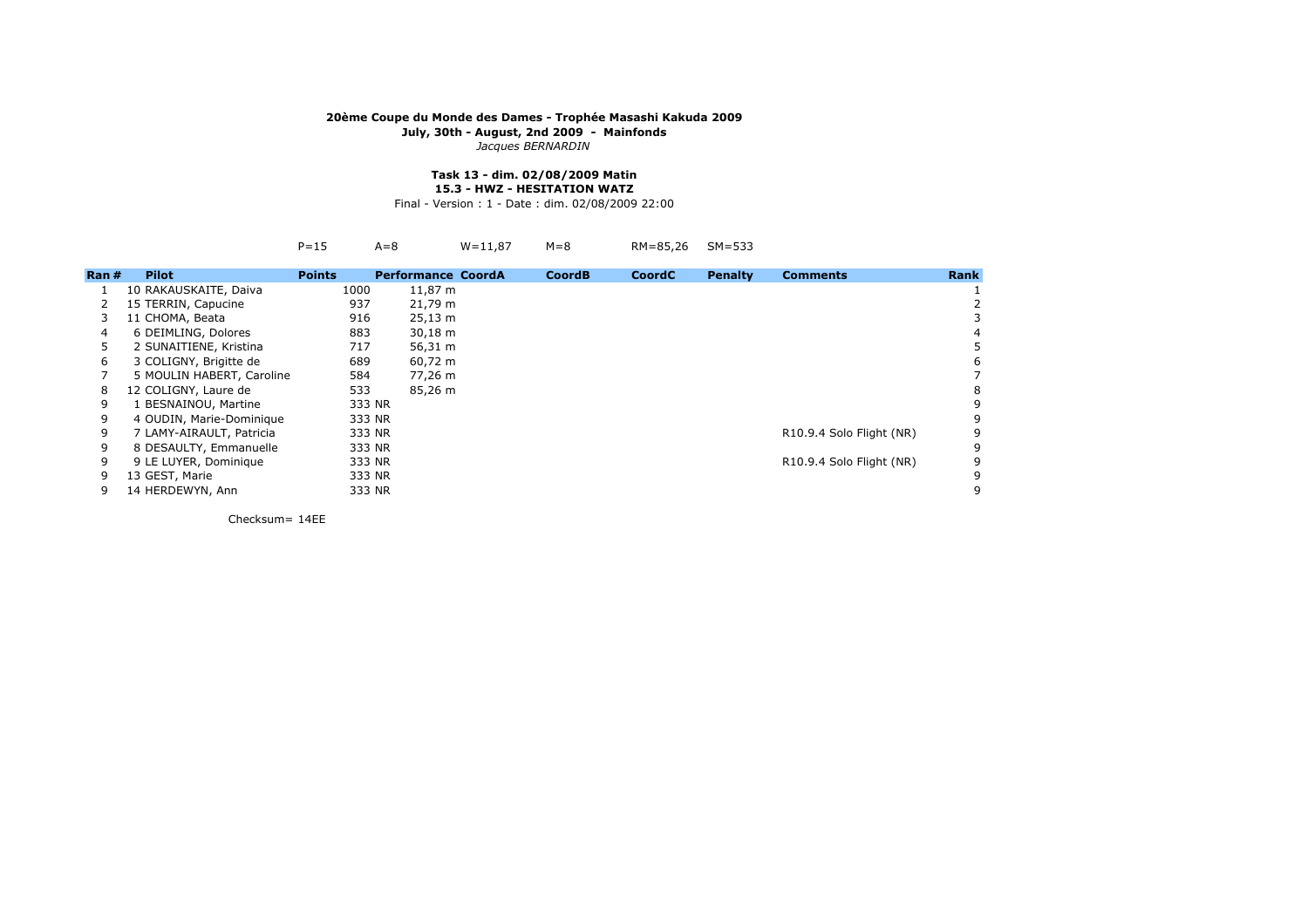*Jacques BERNARDIN*

# **Task 14 - dim. 02/08/2009 Soir15.9 - CRT - CALCULATED RATE APPROACH TASK**

Final - Version : 1 - Date : dim. 02/08/2009 23:20

|--|--|--|--|--|--|--|--|

| $\mathsf{Ran}$ # | <b>Pilot</b>              | <b>Points</b> | <b>Performance CoordA</b> | <b>CoordB</b> | <b>CoordC</b> | <b>Penalty</b> | <b>Comments</b> | <b>Rank</b> |
|------------------|---------------------------|---------------|---------------------------|---------------|---------------|----------------|-----------------|-------------|
|                  | 13 GEST, Marie            | 1000          | 33,41 m                   |               |               |                |                 |             |
|                  | 1 BESNAINOU, Martine      | 800 NR        |                           |               |               |                |                 |             |
|                  | 2 SUNAITIENE, Kristina    | 800 NR        |                           |               |               |                |                 |             |
|                  | 3 COLIGNY, Brigitte de    | 800 NR        |                           |               |               |                |                 |             |
|                  | 4 OUDIN, Marie-Dominique  | 800 NR        |                           |               |               |                |                 |             |
|                  | 5 MOULIN HABERT, Caroline | 800 NR        |                           |               |               |                |                 |             |
|                  | 6 DEIMLING, Dolores       | 800 NR        |                           |               |               |                |                 |             |
|                  | 7 LAMY-AIRAULT, Patricia  | 800 NR        |                           |               |               |                |                 |             |
|                  | 8 DESAULTY, Emmanuelle    | 800 NR        |                           |               |               |                |                 |             |
|                  | 9 LE LUYER, Dominique     | 800 NR        |                           |               |               |                |                 |             |
|                  | 10 RAKAUSKAITE, Daiva     | 800 NR        |                           |               |               |                |                 |             |
|                  | 11 CHOMA, Beata           | 800 NR        |                           |               |               |                |                 |             |
|                  | 12 COLIGNY, Laure de      | 800 NR        |                           |               |               |                |                 |             |
|                  | 14 HERDEWYN, Ann          | 800 NR        |                           |               |               |                |                 |             |
|                  | 15 TERRIN, Capucine       | 800 NR        |                           |               |               |                |                 |             |